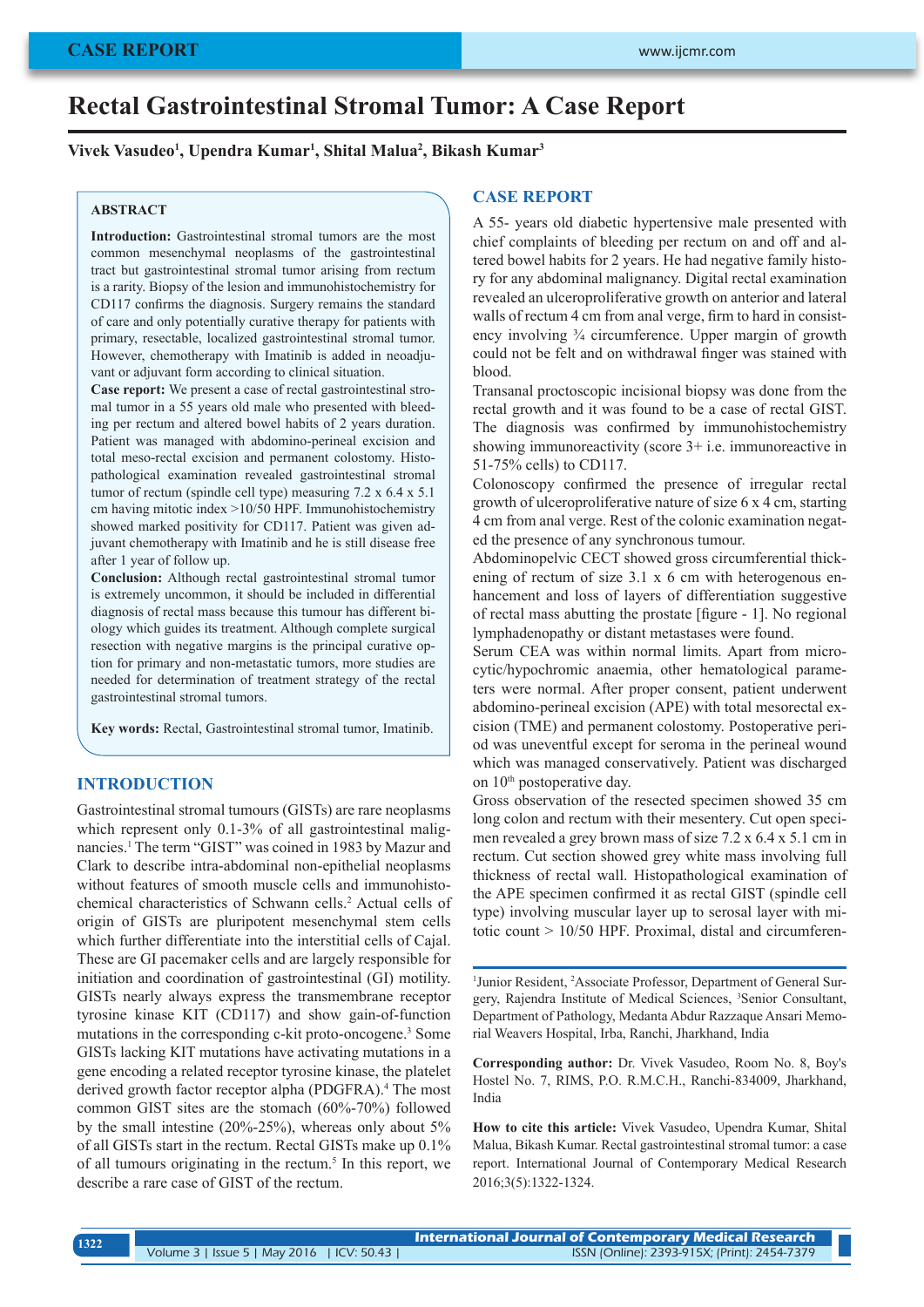tial radial margins were uninvolved by the tumor. Specimen lymph nodes were also uninvolved by the tumour (figure - 2, figure  $-3$ ).

Following the histopathological confirmation and risk assessment, patient was started on adjuvant therapy with Imatinib mesylate 400 mg OD, to decrease the risk of recurrence. After one year of follow up and patient on continued Imatinib, no signs of disease progression have been found.

#### **DISCUSSION**

Rectal GIST constitutes 5% of all GISTs and 0.1% of all tumors originating in the rectum. Common sites of metastasis for GIST include liver, peritoneum and omentum; lymph node and extra-abdominal metastases are rare.<sup>6</sup>

In the past decade the understanding and treatment of GIST has reached remarkable advances due to (a) the identification of constitutively active signals (due to mutation of *c-kit* and *PDGFRA* genes encoding receptor tyrosine kinases) and (b) the development of therapeutic agents that suppress tumor growth by specifically targeting and inhibiting these signals. As the incidence of rectal GIST is much lower than that of GIST in the stomach or small intestine, the clinicopathological profiles of rectal GIST have not yet been accurately characterised, and therefore it is the tendency to validate the same prognostic factors for the latter as for such tumours at other sites, particularly gastric GIST. The three established prognostic factors for GIST are tumor size, mitotic index and tumor site of origin, with mitotic count the most important (Table 1).7,8 Individuals with rectal GIST have higher risk of progression than those with small bowel or gastric GISTs of comparable size and mitotic count. Degrees of cellularity and atypia have also been suggested as useful criteria, but their reproducibility is more problematic. The epithelioid phenotype, which seems to lead to a worse outcome, together with symptoms lasting for at least a year, might be considered as further prognostic factors.

It is generally agreed that complete surgical resection with negative tumour margins is the principal curative procedure for primary and non-metastatic tumours, particularly for those at a low risk.<sup>9</sup> For rectal GIST, various surgical procedures may be considered, including local excision, anterior resection of the rectum and abdomino-perineal resection. The choice of procedure depends on tumour size and location.

Neoadjuvant imatinib may enhance the resectability of inoperable malignant GIST and may allow for optimal surgical timing. Therapy with imatinib is also used in the adjuvant post-operative treatment of tumours at a high risk or in cases of incomplete surgical resection. A randomized trial has

|                                                        | <b>Size</b> | <b>Mitotic Count</b> |
|--------------------------------------------------------|-------------|----------------------|
| Very low risk                                          | $\leq$ 2 cm | $<$ 5/50 HPF         |
| Low risk                                               | $2-5$ cm    | $<$ 5/50 HPE         |
| Intermediate risk                                      | $\leq$ 5 cm | $6 - 10/50$ HPF      |
|                                                        | $5-10$ cm   | $<$ 5/50 HPF         |
| High risk                                              | $> 5$ cm    | $> 5/50$ HPF         |
|                                                        | $>10$ cm    | Any mitotic rate     |
|                                                        | Any size    | $>10/50$ HPR         |
| Table-1: Defining risk of aggressive behavior in GIST7 |             |                      |

demonstrated prolonged recurrence-free survival in patients assigned to one year of imatinib therapy compared with



**Figure-1:** CECT of pelvis with I.V. and per-rectal contrast, axial section showing gross circumferential thickening of rectum with heterogenous enhancement and loss of layers differentiation suggestive of rectal mass abutting the prostate



**Figure-2:** Typical spindle cell gastrointestinal tumor composed of interlacing fascicles of cells with cigar-shaped nuclei (HE x 100)



**Figure-3:** Shows few mitotic figures (HE x 400)